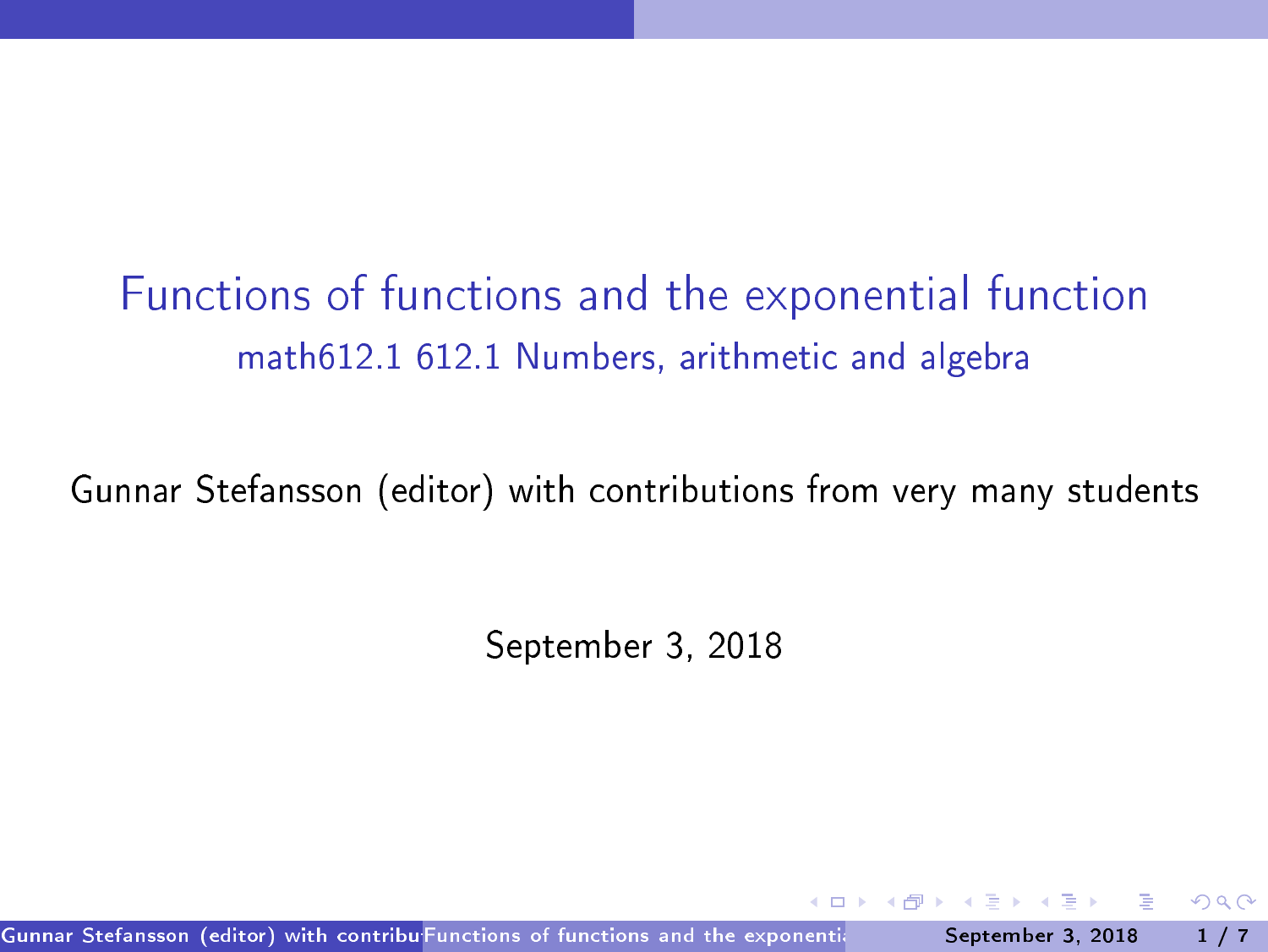# Exponential growth and decline



Figure : Exponential growth curve

<span id="page-1-0"></span> $QQ$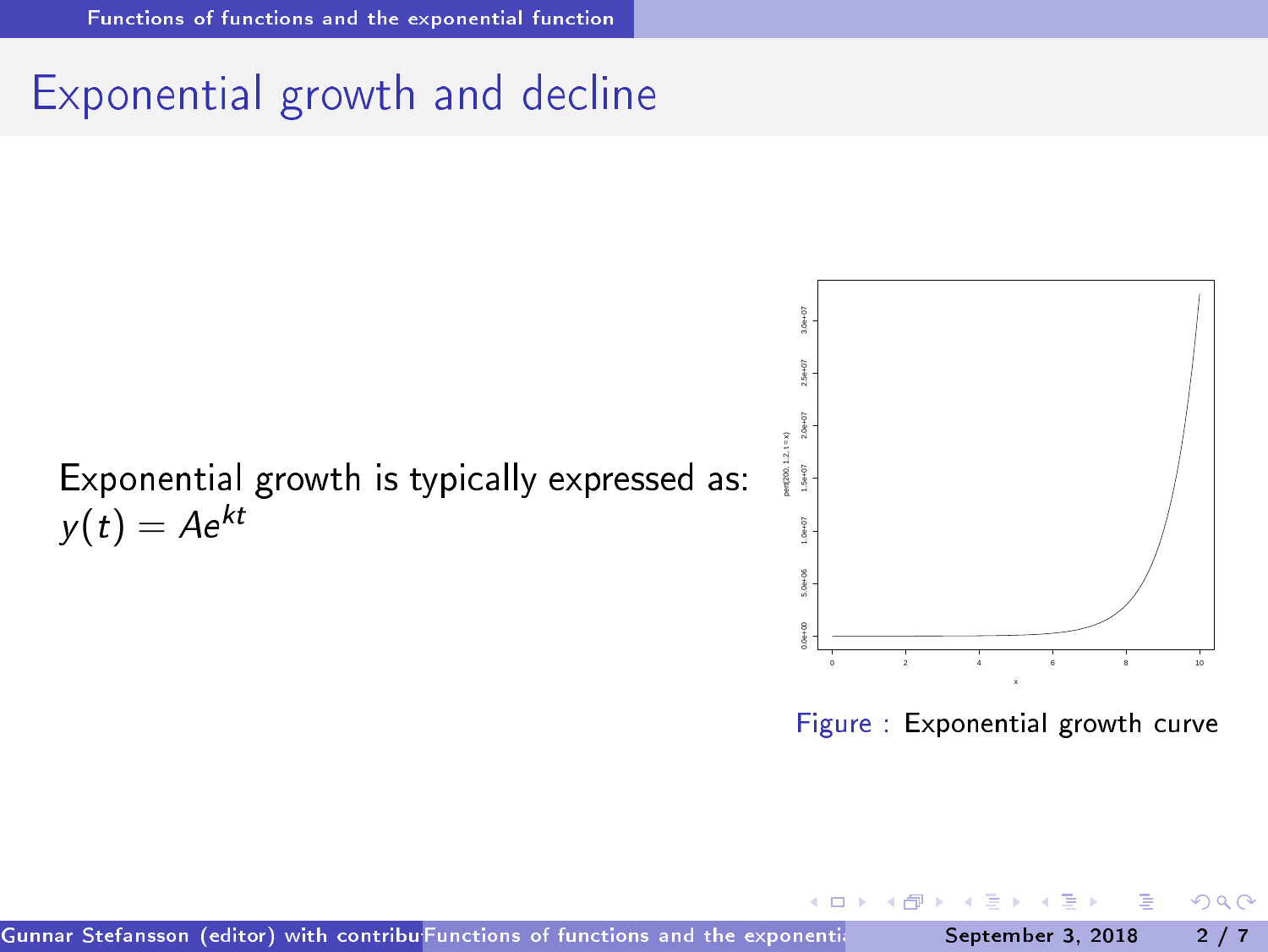### The exponential function

#### An exponential function is a function with the form:  $f(x) = b^x$

**◆ ロ ▶ → 何 ▶** 

 $\mathbf{p}$ Þ 重

<span id="page-2-0"></span> $298$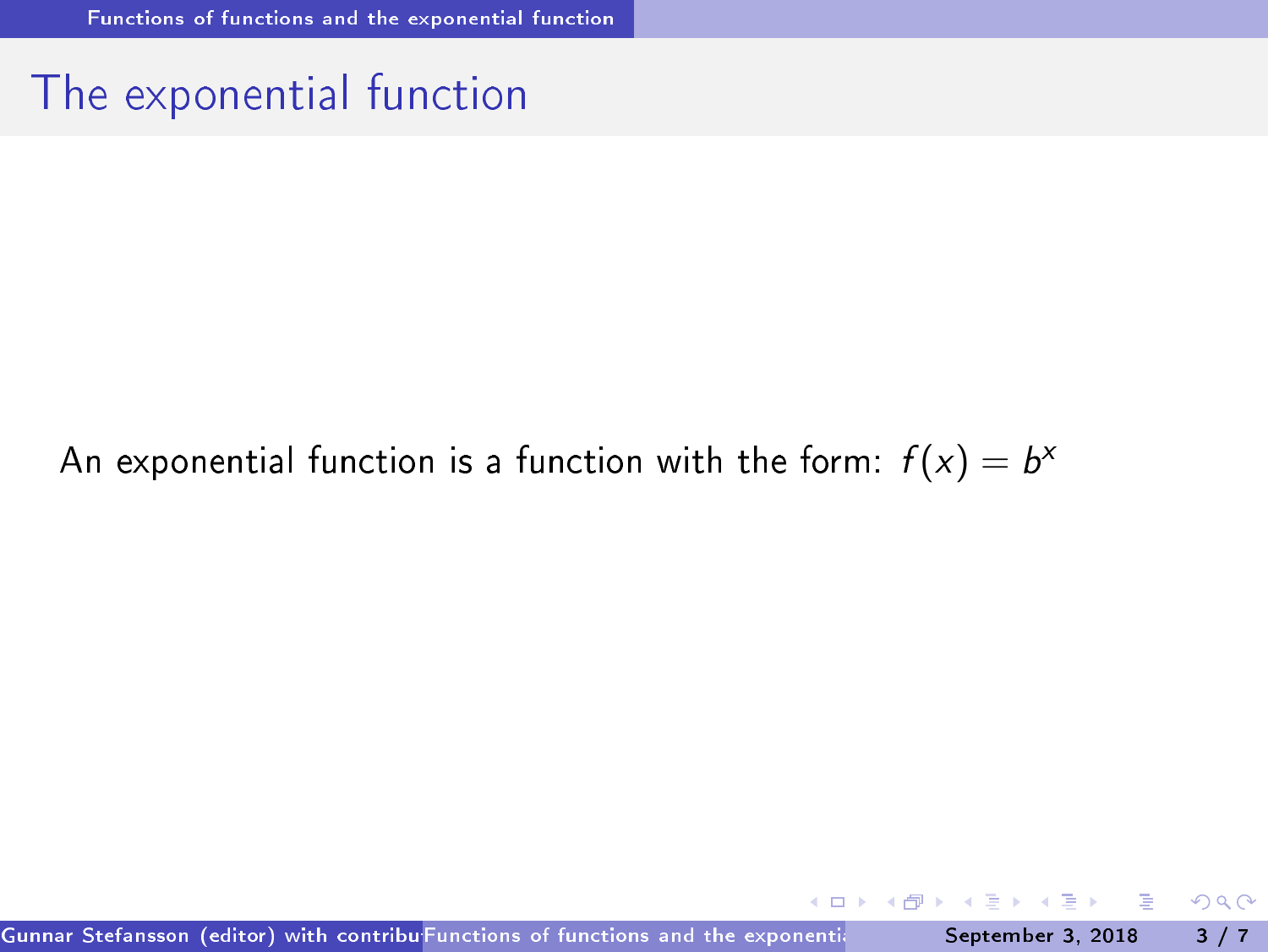# Properties of the exponential function

Recall that the methods of the basic arithmetic implies that:

$$
e^{a+b}=e^a e^b
$$

for any real numbers <sup>a</sup> and b. The exponential function  $f(x) = e^x$  is commonly written  $exp(x)$  and often has a parameter a, so that e.g.  $f(x) = e^{ax}$  is also called an exponential function. Note that

$$
e^{bx} = (e^b)^x
$$

and we can always use e x instead of a lion any a>0. (TO BE COMPLETED WITH A GRAPH)

<span id="page-3-0"></span> $QQ$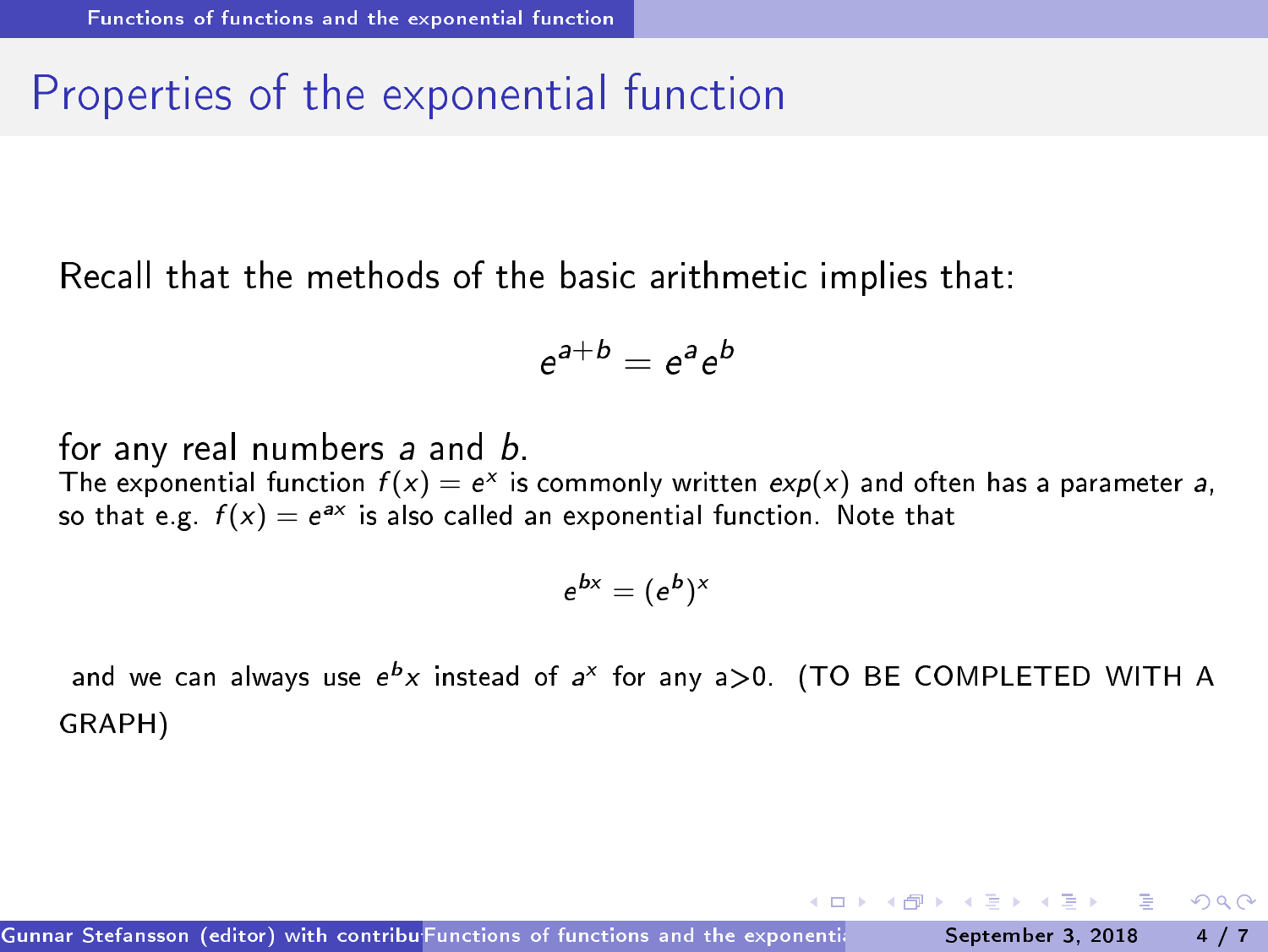### Fun
tions of fun
tions

<span id="page-4-0"></span> $298$ 

イロト イ部 トイモト イモト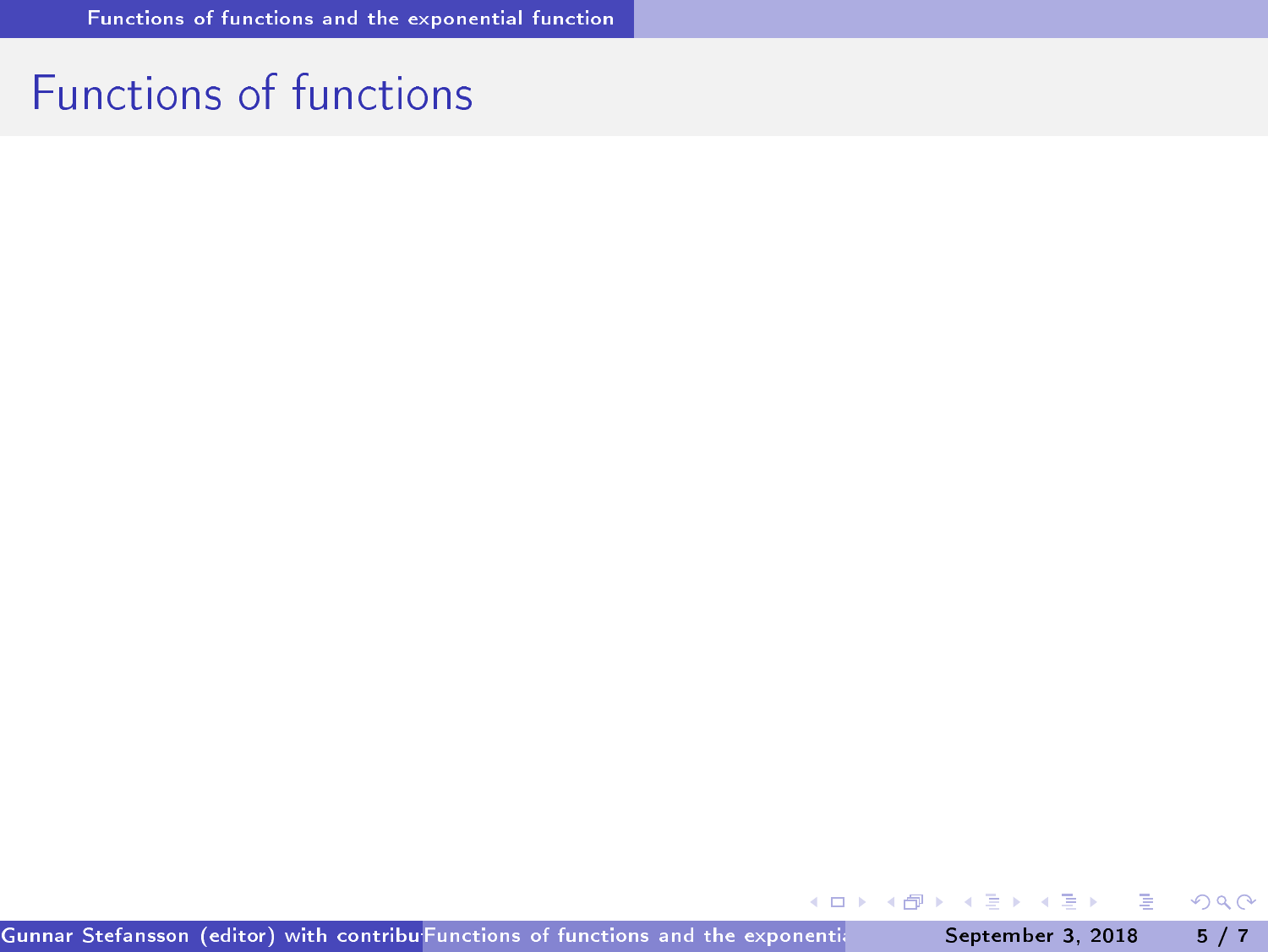# Storing and using R code

As R code gets more complex (more lines) it is usually stored in files. Functions are typically stored in separate files.

<span id="page-5-0"></span> $QQ$